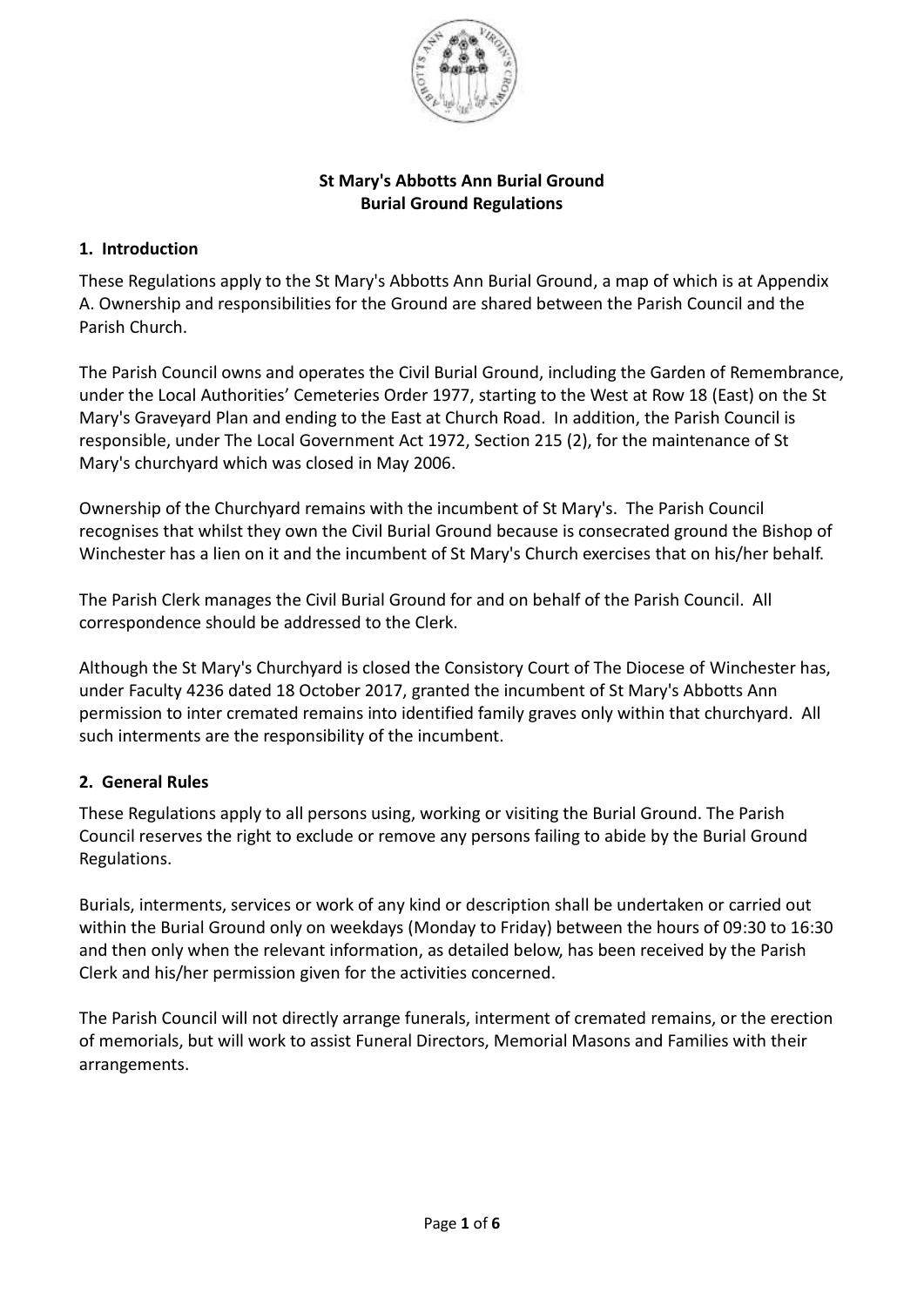

# **3. Burials and Interment of Cremated Remains**

Burials in a burial plot, or Interment of cremated remains in either a burial plot or in the Garden of Remembrance, may take place only after application has been made to the Parish Clerk using the relevant form provided and the Clerk has authorised the interment.

In addition, the Exclusive Right of Burial (ERB) must be purchased for all burial plots or for plots for interment of cremated remains in the Garden of Remembrance. Parishioners may apply in advance to purchase the ERB for a plot for burial(s) or the interment(s) of cremated remains. This is known as reserving a plot. Should an ERB not have been purchased in advance then one will need to be purchased prior to, or at the same time as, a Notice of Burial, or Notice of Interment of Cremated Remains, is submitted. Up to a maximum of three people may be joint Holders of the ERB; please note Holders must all agree to give consent with future interments and memorial applications on the purchased plot. All ERB Deed of Grants are currently issued for a period of 30 years and may be renewed at the end of this period. Grants already in place for 75 years remain extant. An explanation about ERBs is at Appendix B.

The relevant Notice or Application form can be found in the Burial Ground section on Abbotts Ann Parish Council's website [\(www.abbottsann-pc.gov.uk\)](http://www.abbottsann-pc.gov.uk/) or obtained from the Parish Clerk. They are:-

- (a) Appendix C Notice of Burial.
- (b) Appendix D Notice of Interment of Ashes.
- (c) Appendix E Application for the Exclusive Right of Burial (ERB) in a burial plot.
- (d) Appendix F Application for the Exclusive Right of Burial (ERB) in a plot for the interment of ashes in the Garden of Remembrance.

Fees for burials, interments and the erection of memorials are in accordance with Section 34 of the Burial Act of 1852 and are shown at Appendix G. All fees and sums payable must accompany the Notice of Burial, Notice of Interment of Cremated Remains or Application for ERB as is appropriate.

All plots for burials or interment of cremated remains will be allocated in sequence other than those already reserved in advance.

Burials or the interment of cremated remains are normally restricted to Parishioners and are at the discretion of the Parish Council (A Parishioner is someone who was resident in the civil parish of Abbotts Ann at the time of their death or someone who had lived in the Parish for at least five years but had relocated due to dependent living means). In addition, the ERB for a burial or interment of cremated remains plot for imminent use for a non-resident may be applied for, for someone who has left the Parish up to five years after they moved away, if the deceased had relocated due to independent living means and had previously lived in the parish for at least 5 years.

The applicant is required to include details of the deceased's previous parish residence with their application to the Parish Clerk. All applications for non-residents must be approved by the Parish Council. Fees for non-residents will be charged at double the rates for residents.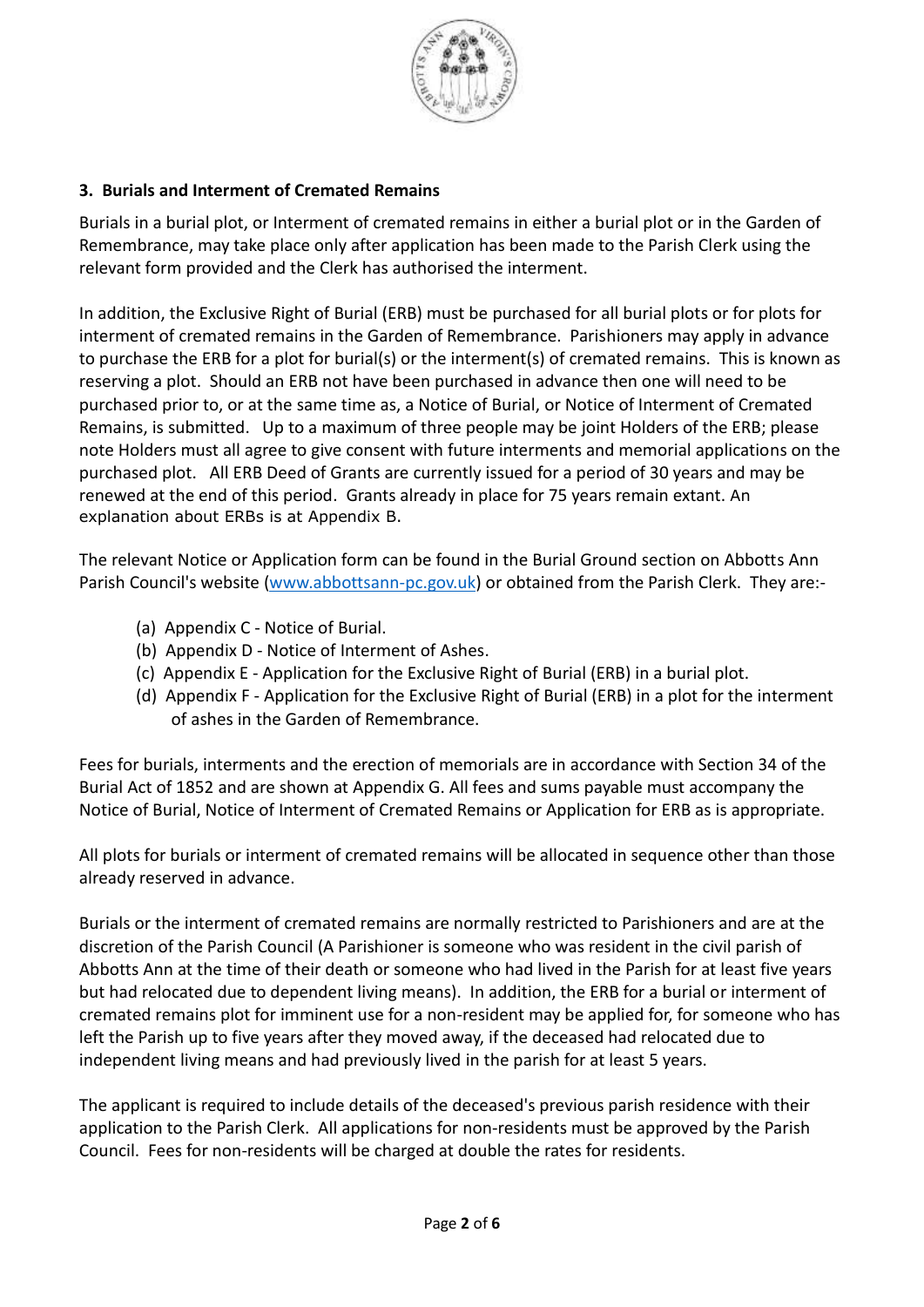

When ERB owner(s) wish to make use of their rights it is their responsibility when arranging an interment in their plot to provide the Parish Clerk with the Deed of Grant which shows that they are the ERB owner(s) of that plot. Fees for the interment of non-residents in a reserved plot will be double that of the rates for residents.

Burial plots are intended for the burial of coffins and caskets. Regulations require that no person shall disturb any human remains or remove any soil that may be contaminated and that after an Interment has been committed to the ground it shall not be removed or otherwise disturbed except for lawful exhumation, by Licence and/or Faculty, or by the Order of a Coroner. This includes disturbing the earth/turf following the scattering of cremated remains. The scattering of cremated remains is not permitted in Abbotts Ann Burial Ground.

The interment of cremated remains in a burial plot will normally be permitted only in a plot in which a burial has already taken place. The Parish Council may authorise exceptions to this requirement and their decision in the matter is final. The normal fee for an interment of cremated remains will apply. Also, should the rights owner(s) arrange for the interment of cremated remains in a burial plot then no burials are permitted afterwards in that plot. All interments in a given plot, whether burials or the interment of cremated remains, will incur the appropriate interment fees.

# **4. Certificates for Interment**

The relevant certificate from the Registrar of Births and Deaths, or the Coroner or Crematorium, must accompany the Notice of Interment. No interment will take place unless the Certificate for disposal is produced at least 2 working days prior to the Interment date.

Before an interment takes place the Deed of Grant for the ERB must be produced as proof of Rights Ownership. If this has been mislaid, a Statutory Declaration for a Lost Document and accompanying Indemnity Agreement needs to be completed whereby instructing the reissue of a lost Deed of Grant.

When the Owner of the Exclusive Right of Burial is deceased, the Executor(s) or next of kin should arrange for the Ownership to be Transferred to the entitled legal Owner(s). Information on this procedure is available from the Parish Clerk.

Before an interment takes place the Deed of Grant for the ERB must be produced as proof of Rights of Ownership. If this has been mislaid, a Statutory Declaration for a Lost Document and accompanying Indemnity Agreement needs to be completed whereby instructing the reissue of a lost Deed of Grant.

### **5. Memorials**

An application for a memorial stone on a burial plot must be made on the form at Appendix H and approved by the Parish Clerk before any work on that plot is carried out. The placing of a memorial on a grave must have the authority of the ERB owner(s) of that grave and:-

- (a) Approval of the design and authorisation for installation must be obtained from the Parish Clerk before
	- i. ordering a memorial
	- ii. adding a new inscription to a memorial
	- iii. adding an inscription to a Garden of Remembrance memorial stone.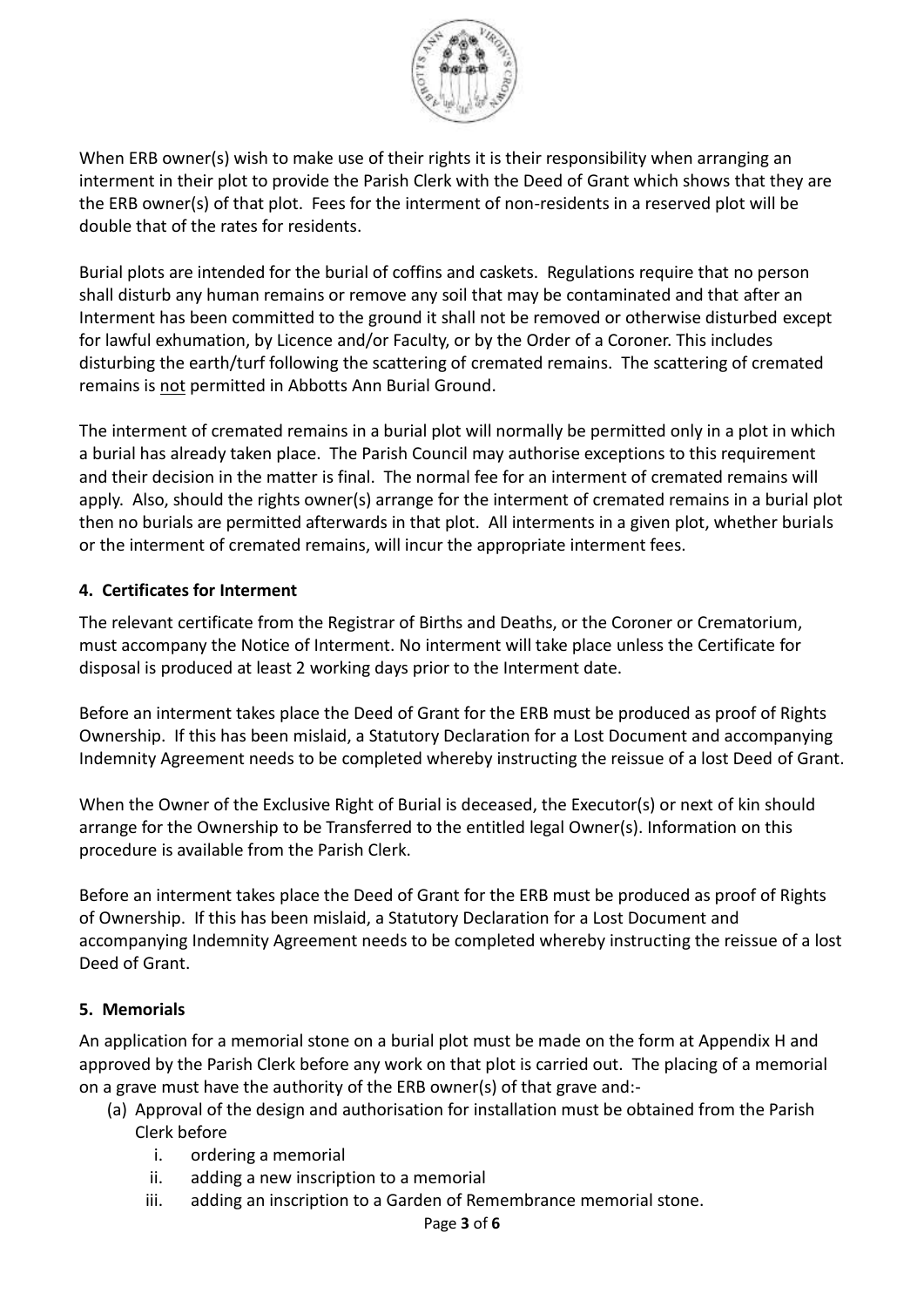

- (b) Memorials shall not exceed 1100 mm in height by 600 mm in width. Plinths shall not exceed 610 mm in width by 305 mm depth. Statues, kerbs, railings and chippings will not be approved.
- (c) Headstone material should be of natural stone or oak. Synthetic stone, plastics or other materials are not permitted.
- (d) In cases where approval has been obtained for the interment of cremated remains in a burial plot the ERB owner(s) may apply, on the form at Appendix H, for a small flat tablet, not exceeding 450mm by 450mm and the top of which must not be higher than the surface of the ground, to be placed over the remains.
- (e) No memorial of any kind other than those described above may be installed. No additional ornamentation or sculptures may be placed on a grave or within the burial ground.
- (f) Every vertical memorial must be set firmly in a concrete bed the top of which shall not be higher than the surface of the ground. The memorial must be firmly anchored to the foundation so that it does not breach prevailing Health and Safety Regulations published by the Health and Safety Executive (HSE) and which can be found on their website (www.hse.gov.uk). Any joints must be reinforced with stainless steel pegs. To ensure longterm stability account should be taken of possible subsidence.
- $(g)$  The name or trade mark of the monumental mason may be permitted providing that it is placed on the side or back of the memorial just above ground level. The size of the lettering must not exceed 16 mm. Prior approval must be obtained from the family in writing and this letter forwarded to the Parish Council before final approval will be given.
- (h) Memorial must use approved fixing methods and be secured with ground anchors which conform to the required British Standard 8415.
- (i) The maintenance and insurance of each memorial is the responsibility of the ERB owner(s).

# **6. Decorations**

- (a) Only natural flowers or foliage are permitted. No artificial flowers are allowed except for traditional Christmas wreaths or Remembrance Day poppies, which must be removed within two months of the burial/interment at which they were placed.
- (b) No lights of any kind are permitted on graves or in the Garden of Remembrance.
- (c) Bulbs may be planted in any grave, but not in the Garden of Remembrance.
- (d) Flowers may be laid, or placed in appropriate containers, on graves or cremation plots, but must be removed when withered.
- (e) No responsibility for removal by others of flowers or containers can be accepted by the Parish Council, however the Parish Council reserves the right to remove and destroy any decorations that do not conform with these rules.

# **7. Memorial Stone Inscriptions - Garden of Remembrance**

An Application for an Inscription on a Council Memorial Stone in the Garden of Remembrance must be made on the form at Appendix I, and approved by the Parish Clerk before any inscription thereon is carried out. It must also have the authority of the ERB owner(s) of a cremation plot in the Garden of Remembrance. Inscriptions may not necessarily be placed close to the relevant cremation plot, as it is essential for spaces on the stones to be filled in sequence. Only 2 lines of lettering are normally allowed. The lettering on the first line being not more than 20mm in height and on the lower line not more than 16mm. The inscription should be centred within a space of 320mm wide and 65 mm high.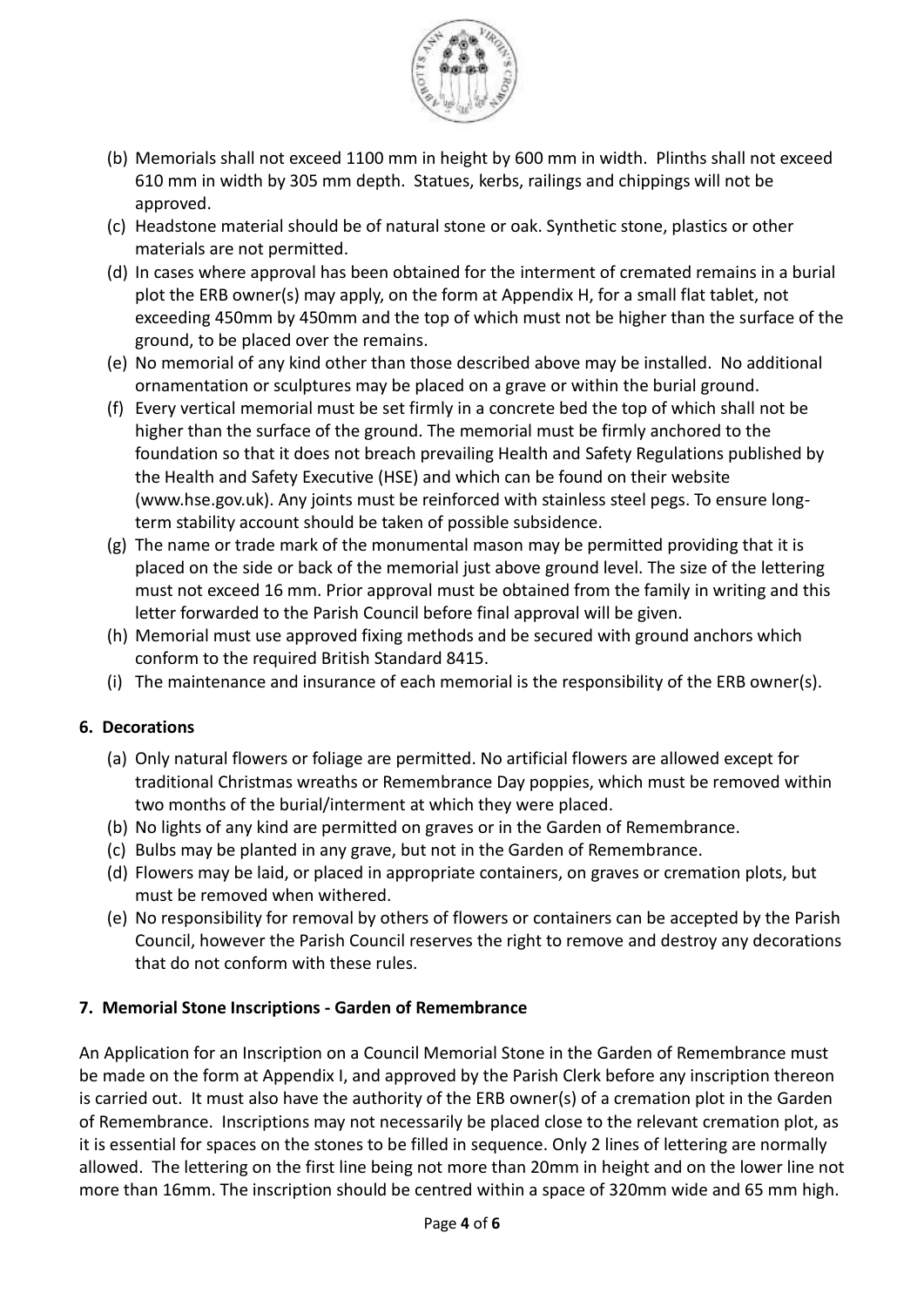

For long names a third line may be permitted on application to the Clerk for approval by the Parish Council. No other memorials are permitted in the Garden of Remembrance.

# **8. Removal of unauthorised Memorials**

**The Parish Council reserve the right to remove any memorial which either does not conform to its description on the Memorial Application form or which is erected without the permission of the Council. The memorial will be retained in the Burial Ground for three months pending collection by the individual concerned, after which it will be disposed of. The Council will recover any costs incurred and reserves the right to take action against the Memorial Mason responsible.**

## **9. Repairs to Memorials**

Any works necessary for the repair of a damaged memorial or ensuring its compliance with Health and Safety regulations is the responsibility of the owner of the ERB of the plot concerned.

The Parish Council may notify burial plot owners if they believe repairs are required. This will either be by using the last registered address or by placing a sign on the grave.

The Parish Council may take action as necessary to ensure ongoing safety in the Burial Ground.

## **10. Funeral Directors, Stonemasons and other Contractors**

The Parish Council is responsible for ensuring a safe environment for visitors as well as those working in the grounds. The Parish Council ensures this by working with recognised experts and expecting them to ensure they adhere to these regulations and that they acknowledge responsibility for the works they carry out.

- (a) Before authorisation to work in the Burial Ground including interments, be it for burials or cremated remains, memorial work or maintenance is given, the person responsible must sign a copy of these Regulations and return them to the Clerk. They must then ensure that those carrying out the work comply with the Regulations.
- (b) All works must not start without the express permission of the Clerk.
- (c) Funeral Directors and their grave diggers must ensure the safety of the ground works. They must not leave ground works unattended without placing 1m high green barrier secured fencing mesh around all sides of the grave or alternative secure cover.
- (d) Excess spoil from ground works must be removed from the burial ground. Excess spoil left at the burial ground - will incur a standard charge of £50.00 payable immediately to the Parish Council by the Funeral Director. The Funeral Director must arrange for the excess spoil to be removed within 48 hours. Failure to do so will risk suspension from operating within the Burial Ground until a review has been carried out by the Parish Council.
- (e) It is the Funeral Director's responsibility to warrant for a period of two years that burial plots are level once the ground has settled.
- (f) Memorial stones may only be installed by National Association of Memorial Masons (NAMM) or British Register of Accredited Memorial Masons (BRAMM) registered Stonemasons.

The Parish Council and the Clerk reserves the right to refuse permission to work in the grounds if in their sole opinion the works would not be acceptable. Representations may be made to the next Parish Council meeting for resolution.